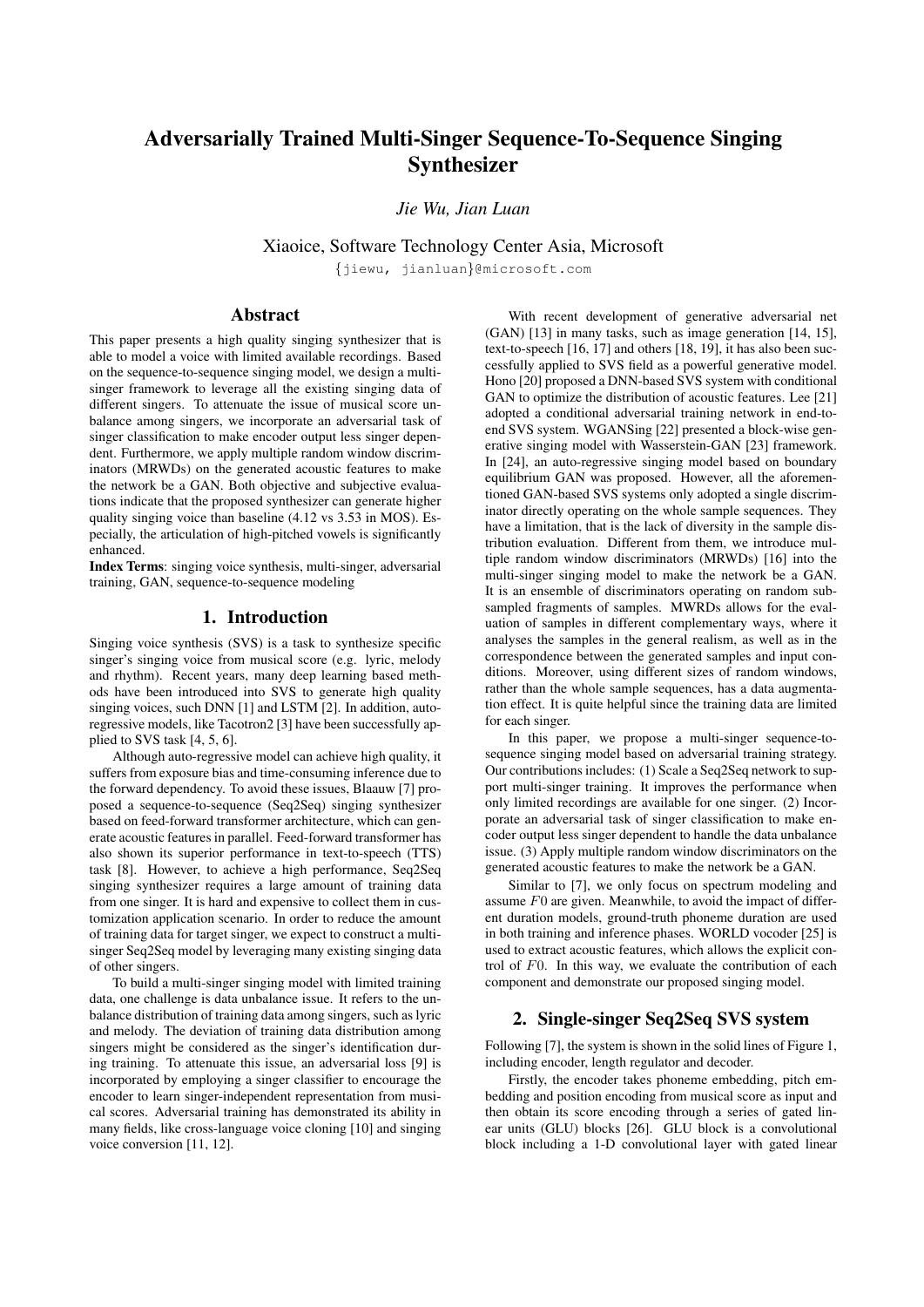units and a residual connection. The length regulator expands the score encoding from phoneme-level to frame-level according to phoneme duration. Finally, the feed-forward decoder transforms the expanded score encoding sequence to its corresponding acoustic feature sequence through several GLU blocks and self-attention layers [27].

## 3. Proposed Architecture

As illustrated in the dotted lines of Figure 1, the proposed architecture consists of three modules: multi-singer SVS module, singer classifier and multiple random window discriminators.

To focus on the spectrum and exclude the influence of duration model in prosody, in length regulator, we use ground-truth phoneme alignment in both training and inference phases.



Figure 1: *Overview of the proposed adversarially trained multisinger sequence-to-sequence singing synthesizer. Green dotted lines represents additional components in the proposed architecture while black solid lines is the baseline network.*

## 3.1. Multi-singer Seq2Seq SVS System

For the purpose of reducing the training data size of target singer, one solution is to leverage singing data from other singers. For example, in [29], a learned singer embedding from acoustic features was used to represent singer identity. An singer identity encoder was designed to produce singer's identity vector in SVS system [30].

Following [31], we construct our multi-singer singing model with trainable singer embedding. These singer embedding vectors are based on singer ID, which are initially randomized and then updated during training. It is concatenated with encoder output and frame position encoding as the input of decoder.

We use the cross-entropy loss function for voiced/unvoiced (VUV) flag prediction while L1 loss for mel-generalized coefficient (MGC) and band aperiodicity (BAP) prediction. Therefore the generation loss for acoustic features is:

$$
L_G = L_1^{mgc} + L_1^{bap} + L_{ce}^{vuv}
$$
 (1)

#### 3.2. Singer Classifier

One challenge in multi-singer SVS system is the data unbalance issue among singers, which is also mentioned in cross-language



Figure 2: *The architecture of multiple random window discriminators (MRWDs). It contains 2 unconditional (uRWD, left) and 2 conditional (cRWD, right) discriminators with [32,64] random window size. The convBlock is a 1-D convolutional network with ReLU activation and spectral normalization [28].*

voice cloning task [10]. To address this problem, we incorporate an adversarial loss by employing a singer classifier based on the musical score encoding. The encoder is expected to learn a latent representation which is strong on acoustic feature generation task while weak on singer classification. In other words, singer identity information is removed from encoder output.

As usual, a gradient reversal layer (GRL) [9] is applied prior to the singer classifier. It multiplies the gradient by a certain negative constant  $(\lambda)$  during back propagation of training while only acts an identity transformation during forward propagation.

For singer classifier, cross entropy loss function is applied as below:

$$
L_{adv_{singer}} = \sum_{i} L_{ce}(S(E(x_i)), s_{l_i})
$$
 (2)

where S is singer classifier and E represents encoder,  $i$  means the *i*-th singer and  $s_l$  is the singer identity label.

## 3.3. Multiple Random Window Discriminators

Expecting to generate more realistic singing voice, we adopt multiple random window discriminators (MWRDs) [16] to make the network be a GAN.

As shown in Figure 2, MRWDs contains unconditional and conditional discriminators with random window sizes (uRWD and cRWD). All these discriminators are independent of each other. It can measure the similarity of distribution between generated and real acoustic features as well as consider whether the generated samples match the input conditions (e.g., phoneme, pitch and singer identity). Furthermore, random window sizes in MRWDs allow different sub-segments feeding into these discriminators. On the one hand, using different sizes of random window has a data augmentation effect. It is very helpful since the training data are limited for each singer. On the other hand, feeding sub-segments instead of the whole sample sequence can also reduce the computational complexity in training. Finally, outputs of all discriminators are added together as the final MR-WDs output to calculate the loss. The final MRWDs output is:

$$
MRWDs_{(32,64)} = \Sigma_{k \in (32,64)}(uRWD_k + cRWD_k)
$$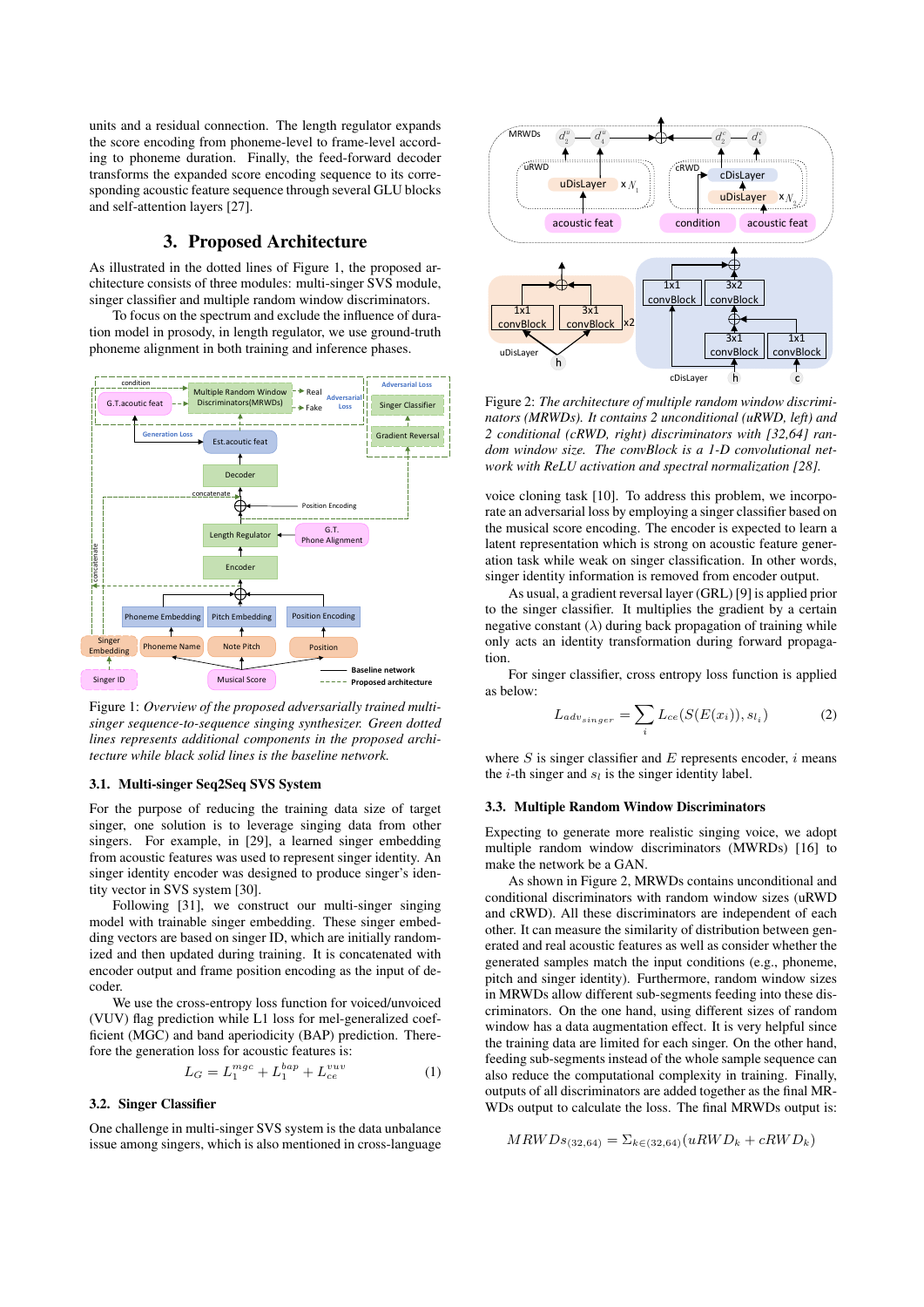Following the vanilla GAN loss in [13], the adversarial loss terms ( $L_{adv_D}$  and  $L_{adv_G}$ ) for MRWDs D and generator G are shown below:

$$
L_{adv_D} = -\mathbb{E}_{y \sim P_r} [log(D(y))]
$$
  
-  $\mathbb{E}_{x \sim P_x} [log(1 - D(G(x)))]$  (3)

$$
L_{adv_G} = \mathbb{E}_{x \sim P_x} [log(1 - D(G(x)))] \tag{4}
$$

where  $y$  is a sample from real data distribution and  $x$  is the input of the generator. Different from the vanilla GAN [13], the input  $x$  is musical score feature instead of random noise.

## 4. Experiments

## 4.1. Dataset

- Single-singer SVS system: 770 Chinese pop songs (total ∼10 hours) of clean recordings are collected from a female singer "F1".
- Multi-singer SVS system: 200 songs (∼3.5 hours) of "F1" are randomly selected from 770 songs. Meanwhile, about 200 Chinese pop songs are also collected from six singers, named "F2", "F3", "F4", "M1", "M2" and "M3" respectively<sup>1</sup>. The specific number of songs from each singer are listed in Table 1.

| Table 1: The number of songs from seven singers. |  |  |  |  |
|--------------------------------------------------|--|--|--|--|
|                                                  |  |  |  |  |

|                 | F۱  | F0  | $E^2$ | F <sub>4</sub> | M1  | M <sub>2</sub> | M <sub>3</sub> |
|-----------------|-----|-----|-------|----------------|-----|----------------|----------------|
| Number of songs | 200 | 200 | 200   | 210            | 205 | 200            | 153            |

All the recordings are collected in a professional recording studio while singers listen to the accompaniment through headphones. The musical scores are hereafter manually revised according to the audios. The phoneme duration is obtained by HMM-based force alignment tool [32].

Recordings are sampled at 48kHz with 16bits per sample in mono. They are segmented into pieces at silence boundaries. Each piece is forced to be not longer than 10 seconds. Acoustic features are then extracted from audio pieces at every 15ms by WORLD vocoder, including 60-dimensional MGC, 5 dimensional BAP and 1-dimensional VUV flag.

#### 4.2. Experimental setup

In the experiments, lyrics and note pitch in MIDI standard format [33] are obtained from musical score files. The sizes of phoneme and note pitch vocabularies are 71 and 84 respectively. As shown in Figure 1, phoneme and note pitch are both embedded into 384-dimensional vectors and added together with position encoding as encoder input. Besides, additional 64 dimensional trainable singer embedding vector is used to represent singer identity .

Following the design in [7], the networks of encoder and decoder are shown in Figure 3. The encoder contains two linear layers and a single GLU block. The input/output size of each layer is 384/256, 256/64 and 64/384 respectively. Decoder is a 6-layers network. Each layer consists of a single-head selfattention sub-layer and a GLU sub-layer, all with 448 channels. The output linear layer maps the 448-dimensional hidden vector to 66-dimensional acoustic feature vector. The kernel sizes of convolutional layers in encoder and decoder are both 3.

The singer classifier is a 2-layers 1-D convolutional network with ReLU activation and spectral normalization [28]. The kernel sizes are all set to be 3, with input/output size of



Figure 3: *A diagram of the encoder and decoder networks, where GLU block, GLU sub-layer and attention sub-layer follows the design of [7].*

384/128 for the first layer and 128/128 for the second layer. The output linear layer finally converts the 128-dimensional hidden vector into a 7-dimensional singer identity vector with softmax activation.

As shown in the top of Figure 2, MRWDs consists of 2 uRWDs and 2 cRWDs with input window size of [32,64] in frames respectively. uRWD is a stack of 4 uDisLayers while cRWD contains 3 uDisLayers and 1 cDisLayer. The networks of uDisLayer and cDisLayer are shown in the bottom of Figure 2, which are both a stack of convolutional networks with different kernel sizes. uRWD and cRWD have the same output channels of [64, 128, 256, 1] for 4 layers. In cRWDs, the input condition is a 448-dimensional vector which is the concatenation of 384-dimensional score encoding and 64-dimensional singer embedding. Finally, all output of these 4 discriminators are added together as the final MRWDs output to calculate loss.

In the training of GAN, discriminator and generator are updated alternately sharing the initial learning rate of  $1 \times 10^{-4}$ . The mini batch size is 32 and the Adam optimizer is with  $\beta_1 = 0.9, \beta_2 = 0.98$ . Dropout probability is 0.1 through the entire model.

We implement five Seq2Seq SVS systems to evaluate the contributions of three proposed modules. The differences among the five systems are described in Table 2. The baseline and three modules are:

- baseline: Single-singer singing model.
- module1: Multi-singer singing model.
- module2: Singer classifier.
- module3: Multiple random window discriminators.

In the training phase, the total generative loss is represented as follows:

$$
L_{total} = \lambda_G L_G + \lambda_S L_{adv_{singer}} + \lambda_D L_{adv_G} \tag{5}
$$

where  $\lambda_G$ ,  $\lambda_S$  and  $\lambda_D$  are the weights for the losses of the three modules.

Five systems have different weights for each module, which are specifically listed in Table 2.

| <b>Systems</b>         | System1 System2 | System <sub>3</sub> | System4  | System <sub>5</sub>                                                                                  |
|------------------------|-----------------|---------------------|----------|------------------------------------------------------------------------------------------------------|
| Modules                |                 |                     |          | $\vert$ baseline $\vert$ +(module1) $\vert$ +(module1,2) $\vert$ +(module1,3) $\vert$ +(module1,2,3) |
| Loss weights $[1,0,0]$ | [1,0,0]         | [1,1,0]             | [10.0.1] | [10,2,1]                                                                                             |

#### 4.3. Evaluation

To evaluate the performance of different systems, we conduct objective and subjective evaluations on the target singer "F1".

<sup>&</sup>lt;sup>1</sup>Here, "F" means female singer while "M" means male singer.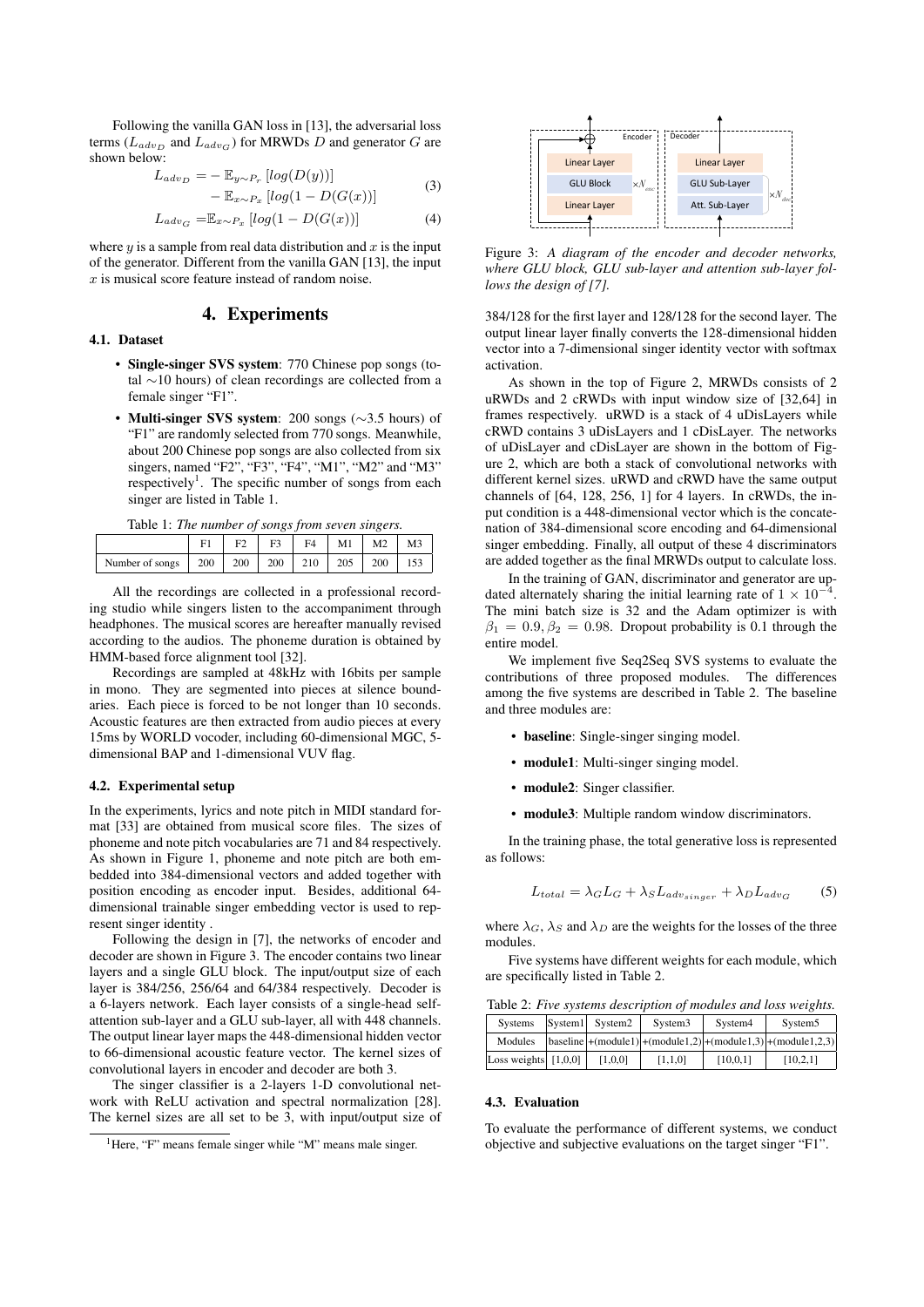#### *4.3.1. Objective Evaluation*

In objective test, averaged global variances (GVs) [34] of MGC is calculated for different systems. As shown in Figure 4, system2 and system3 have similar averaged GVs and both slightly better than System1. It indicates that multi-singer module can even improve the averaged GVs with less training data of target singer. Furthermore, the GVs trajectories of system4 and system5 are on par but much closer to ground truth than others. It shows that MRWDs can significantly alleviated the oversmoothing problem of generated features. Also, it can be noted that singer classifier has no obvious impact to GVs.



Figure 4: *Averaged global variances (GVs) of mel-generalized coefficient (MGC) from evaluation set for different systems.*

We visualize the mel-spectrograms of a testing sample generated by different systems in Figure 5. These green rectangles refer to a character "qi a h nn h" whose note pitch is 80 in MIDI standard. As shown in the green rectangles, the melsepctrogram of the character in System1 is almost invisible while in System2 it has normal energy although quite fuzzy harmonics. This phenomenon can be attribute to the benefit of leveraging data from other singers. Based on it, both System3 and System4 show correct and clear harmonics against System2. It indicates that either singer classifier or MRWDs can obviously enhance the articulation of high-pitched vowels. Moreover, when combining singer classifier and MRWDs together, System5 achieves further improvement and defeat all other systems. Overall, from System1 to System5, it can be easily found that the proposed synthesizer enhance the articulation of high-pitched vowels step by step.



Figure 5: *Mel-spectrograms of a testing sample generated by different systems. Green rectangles show their differences of the same character.*

#### *4.3.2. Subjective Evaluation*

For subjective evaluation, the female singer "F1" is regarded as target singer. WORLD vocoder is used to synthesize the singing voice with generated MGC, BAP and ground-truth  $F0$ .

Firstly, Mean Opinion Score (MOS) test is carried out to evaluate the quality of generated voices from different systems. 10 listeners are invited to judge 30 samples in each system. Each sample is not longer than 10 seconds.

As shown in Figure 6, System2 achieves a higher MOS score than System1, proving the benefit of leveraging data of other singers. Multi-singer singing model can improve the quality even with less singing data of target singer. Meanwhile, the MOS scores of System3 and System4 are both higher than that of System2, confirming the effectiveness of integrating singer classifier or MRWDs individually. Our proposed System5 achieves the highest score of 4.12. It demonstrates that further advancement can be achieved if combining singer classifier and MRWDs together.

Particularly, two A/B preference tests are conducted to validate the effect of singer classifier: System2 vs. System3 and System4 vs. System5. For each system, 30 samples are generated and each one contains 1-5 vowels whose pitch ranges from 78 to 81 in MIDI standard. 10 listeners are required to listen to all the pairs and choose which one is better on the articulation.

The results are shown in Figure 7. Both A/B tests prove the overwhelming advantage of systems with adversarial task of singer classification. They are mainly contributed by the model quality improvement on sparse input (such as high pitch). It is likely because the model of one singer can better leverage others' data when the distribution of encoder output is less singer dependent.



Figure 6: *Mean Opinion Score (MOS) test results of singing voice quality with* 95% *confidence intervals.*

| System3             | N/P    | System2 |
|---------------------|--------|---------|
| 51.67%              | 43.66% | 4.67%   |
| System <sub>5</sub> | N/P    | System4 |
| 42.67%              | 53.66% | 3.67%   |

Figure 7: *A/B preference tests on the articulation of highpitched vowels between different systems. The p-values for the two bars are*  $1.14 * 10^{-9}$  *and*  $2.17 * 10^{-9}$  *respectively.* 

## 5. Conclusions

In this paper, we extend conventional sequence-to-sequence singing synthesizer to a multi-singer one with trainable singer embedding which can model each singer well with limited recording data. Moreover, adversarial training strategies are introduced into the multi-singer synthesizer. One is the singer classifier to exclude singer identity information from encoder output. The other is MRWDs for acoustic feature generation loss to help the synthesizer to generate more realistic singing voice. Experimental results prove that our methods can achieve higher quality singing voice and especially significant improvement on the articulation of high-pitched vowels. By this method, only limited recordings are required from target singer for a high quality singing model. In other words, the singing voice customization becomes easy and economic. Some samples for subjective evaluation are available via this  $link^2$ .

<sup>2</sup>https://jiewu-demo.github.io/INTERSPEECH2020/